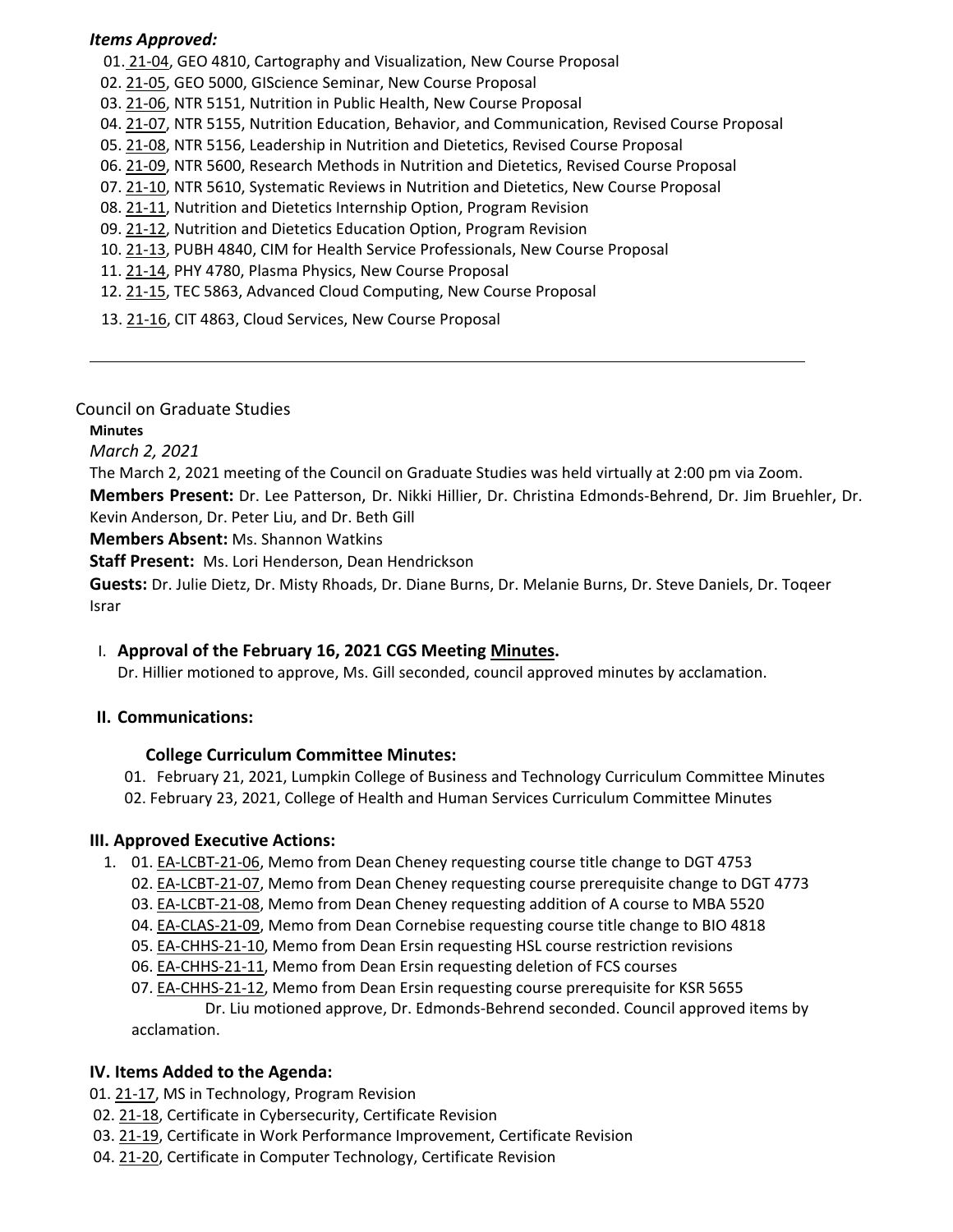05. [21](https://castle.eiu.edu/eiucgs/currentagendaitems/agenda21-21.pdf)-21, PSM in Geographic Information Sciences, Program Revision

06. 21‐[22](https://castle.eiu.edu/eiucgs/currentagendaitems/agenda21-22.pdf), MS in Health Promotion and Leadership, Program Name Change

07. 21‐[23,](https://castle.eiu.edu/eiucgs/currentagendaitems/agenda21-23.pdf) MSED in Master Teacher, Program Removal

08. 21-[24,](https://castle.eiu.edu/eiucgs/currentagendaitems/agenda21-24.pdf) KSR 5760, Human Movement Dysfunction and Corrective Exercise Program Design, New Course Proposal

09. 21‐[25,](https://castle.eiu.edu/eiucgs/currentagendaitems/agenda21-25.pdf) NTR 4754, Social Marketing for Nutrition, New Course Proposal

10. 21‐[26,](https://castle.eiu.edu/eiucgs/currentagendaitems/agenda21-26.pdf) CDS 5450A, B, D, E, Graduate Seminar in Communication Disorders and Sciences

# **V. Items Acted Upon:**

- 1. 21‐[04](https://castle.eiu.edu/eiucgs/currentagendaitems/agenda21-04.pdf), GEO 4810, Cartography and Visualization, New Course Proposal Dr. Diane Burns presented the course. Dr. Bruehler motioned to approve, Dr. Gill seconded, council approved unanimously
- 2. 21‐[05](https://castle.eiu.edu/eiucgs/currentagendaitems/agenda21-05.pdf), GEO 5000, GIScience Seminar, New Course Proposal Dr. Diane Burns presented the course. Dr. Bruehler motioned to approve, Dr. Hillier seconded, council approved unanimously
- 3. 21‐[06](https://castle.eiu.edu/eiucgs/currentagendaitems/agenda21-06.pdf), NTR 5151, Nutrition in Public Health, New Course Proposal Dr. Melanie Burns presented the course. Dr. Bruehler motioned to approve, Dr. Liu seconded, council approved unanimously
- 4. 21-[07](https://castle.eiu.edu/eiucgs/currentagendaitems/agenda21-07.pdf), NTR 5155, Nutrition Education, Behavior, and Communication, Revised Course Proposal Dr. Melanie Burns presented the course. Dr. Bruehler motioned to approve, Dr. Anderson seconded, council approved unanimously
- 5. 21-[08,](https://castle.eiu.edu/eiucgs/currentagendaitems/agenda21-08.pdf) NTR 5156, Leadership in Nutrition and Dietetics, Revised Course Proposal Dr. Melanie Burns presented the course. Dr. Bruehler motioned to approve, Dr. Gill seconded, council approved unanimously
- 6. 21-[09,](https://castle.eiu.edu/eiucgs/currentagendaitems/agenda21-09.pdf) NTR 5600, Research Methods in Nutrition and Dietetics, Revised Course Proposal Dr. Melanie Burns presented the course. Dr. Edmonds‐Behrend motioned to approve, Dr. Hillier seconded, council approved unanimously
- 7. 21-[10,](https://castle.eiu.edu/eiucgs/currentagendaitems/agenda21-10.pdf) NTR 5610, Systematic Reviews in Nutrition and Dietetics, New Course Proposal Dr. Melanie Burns presented the course. Dr. Bruehler motioned to approve, Dr. Gill seconded, council approved unanimously
- 8. [21](https://castle.eiu.edu/eiucgs/currentagendaitems/agenda21-11.pdf)-11, Nutrition and Dietetics Internship Option, Program Revision Dr. Melanie Burns presented the proposal. Dr. Bruehler motioned to approve, Dr. Gill seconded, council approved unanimously
- 9. 21-[12](https://castle.eiu.edu/eiucgs/currentagendaitems/agenda21-12.pdf), Nutrition and Dietetics Education Option, Program Revision Dr. Melanie Burns presented the proposal. Dr. Edmonds‐Behrend motioned to approve, Dr. Gill seconded, council approved unanimously
- 10. 21-[13,](https://castle.eiu.edu/eiucgs/currentagendaitems/agenda21-13.pdf) PUBH 4840, CIM for Health Service Professionals, New Course Proposal Dr. Misty Rhoads presented the course. Dr. Anderson motioned to approve, Dr. Gill seconded, council approved unanimously
- 11. 21‐[14](https://castle.eiu.edu/eiucgs/currentagendaitems/agenda21-14.pdf), PHY 4780, Plasma Physics, New Course Proposal Dr. Steve Daniels presented the course. Dr. Hillier motioned to approve, Dr. Liu seconded, council approved unanimously
- 12. 21‐[15,](https://castle.eiu.edu/eiucgs/currentagendaitems/agenda21-15.pdf) TEC 5863, Advanced Cloud Computing, New Course Proposal Dr. Toqeer Israr presented the course. Dr. Edmonds‐Behrend motioned to approve, Dr. Hillier seconded, council approved unanimously
- 13. 21-[16](https://castle.eiu.edu/eiucgs/currentagendaitems/agenda21-16.pdf), CIT 4863, Cloud Services, New Course Proposal Dr. Toqeer Israr presented the course. Dr. Bruehler motioned to approve, Dr. Gill seconded, council approved unanimously

## **VI**. **Items Pending:**